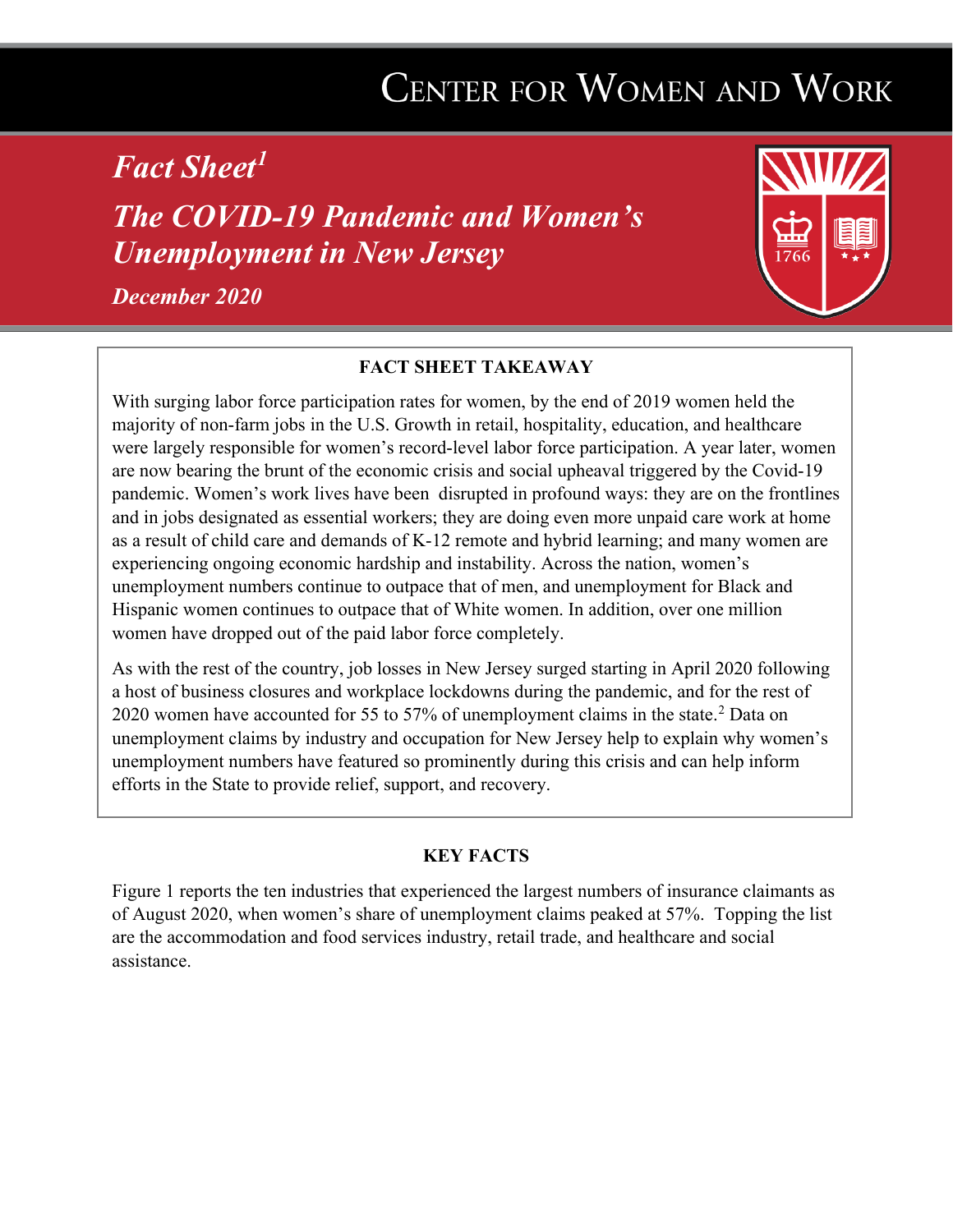

Women are disproportionately represented among workers in these industries with the most unemployment. As shown in Figure 2, women make up 51% of workers in accommodation and food services and 77% of workers in health care and social assistance, two of the top three industries hardest hit by unemployment claims. Not only are women heavily represented among all workers in these industries, but the industries also provide a substantial portion of women's jobs. In fact, almost one quarter of New Jersey's women workers are employed in the health care and social assistance industry, which makes it a far more important employer for women than it is for men. These industry shares are based on micro-data from the Bureau of Labor Statistics for 2019, the most recent year for which we can get employment data disaggregated by states.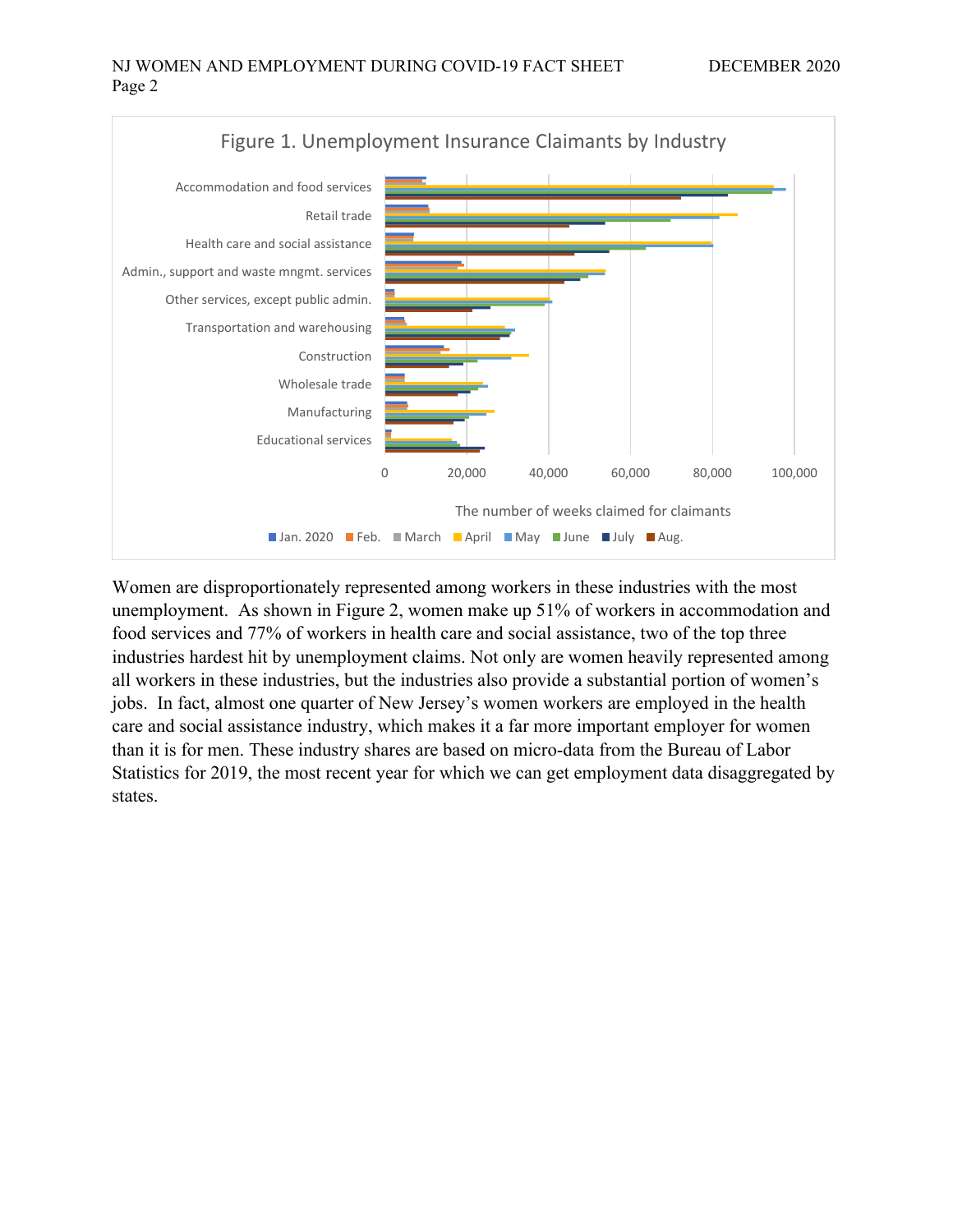

A similar analysis by occupations in Figure 3 indicates that the top 3 occupations with the most unemployment claimants are office and administrative support workers, food preparation and food service workers, and sales workers. Unemployment claims were particularly heavy in April and May 2020 at the height of the lockdown period.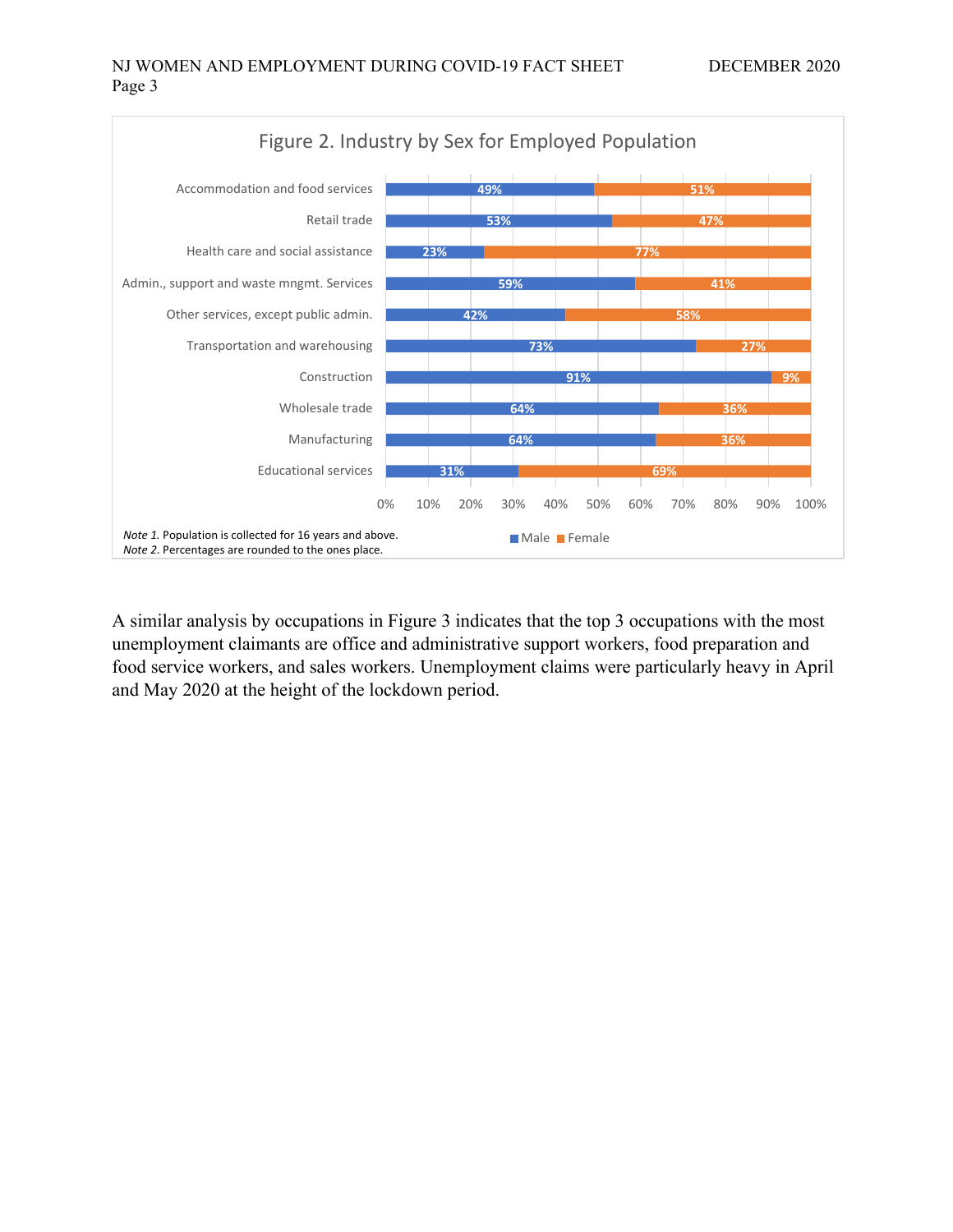

Three quarters of office and administrative support workers are women, and they are also heavily represented among personal care and service workers, another highly-impacted occupation (Figure 4). Men have a particularly high representation among transportation and material moving <sup>[3](#page-4-2)</sup>workers, the job category with the fourth highest number of unemployment insurance claimants. Not only are office and admin support workers primarily female, but this job category is also the source of employment for almost one fifth of New Jersey's female workforce. Men, in contrast, are not clustered in any particular occupation, and definitely not in an occupation so heavily hit by unemployment claims.